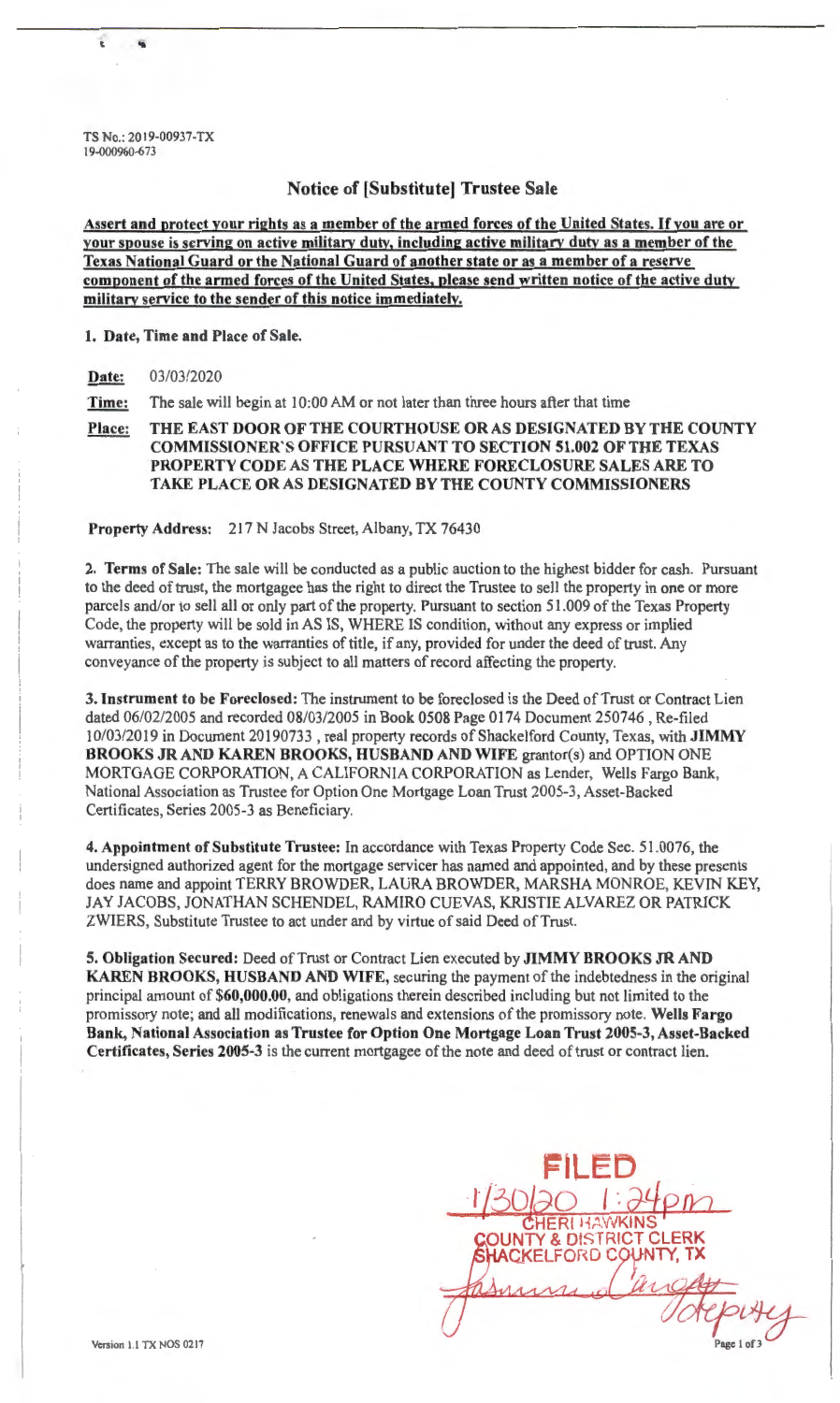TS No.: 2019-00937-TX 19-000960-673

# Notice of (Substitute] Trustee Sale

6. Default: A default has occurred in the payment of indebtedness, and the same is now wholly due, and the owner and holder has requested to sell said property to satisfy said indebtedness.

7. Property to be sold: The property to be sold is described as follows:

### LOT NO. 7 AND THE NORTHEAST *Yi* OF LOT NO. 8, BLOCK N0.19, RAILROAD ADDITION TO THE TOWN OF ALBANY IN SHACKELFORD COUNTY, TEXAS, AS SHOWN ON THE MAP OR PLAT OF SAID ADDITION, RECORDED IN THE OFFICE OF THE COUNTY CLERK OF SHACKELFORD COUNTY, TEXAS.

8. Mortgage Servicer Information: The Mortgage Servicer is authorized to represent the Mortgagee by virtue of a servicing agreement with the Mortgagee. Pursuant to the Servicing Agreement and Texas Property Code § 51.0025, the Mortgage Servicer is authorized to collect the debt and to administer any resulting foreclosure of the lien securing the property referenced above. PHH Mortgage Corporation, as Mortgage Servicer, is representing the current mortgagee, whose address is:

C/O PHH Mortgage Corporation 1 Mortgage Way Mt. Laurel, NJ 08054 Phone: 877-744-2506